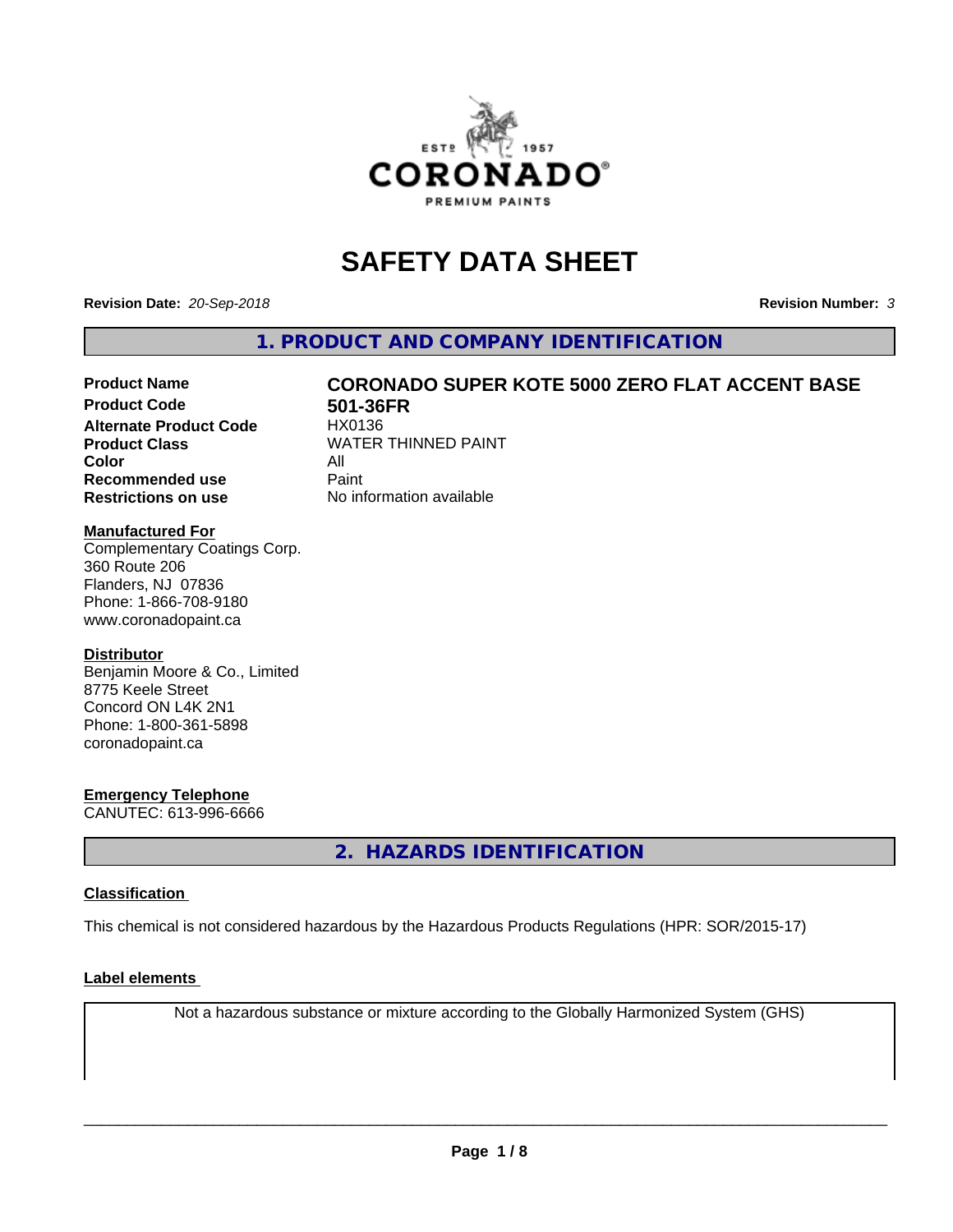**Appearance** liquid **Odor 11** Odor little or no odor

**Other information**

No information available

# **3. COMPOSITION INFORMATION ON COMPONENTS**

\_\_\_\_\_\_\_\_\_\_\_\_\_\_\_\_\_\_\_\_\_\_\_\_\_\_\_\_\_\_\_\_\_\_\_\_\_\_\_\_\_\_\_\_\_\_\_\_\_\_\_\_\_\_\_\_\_\_\_\_\_\_\_\_\_\_\_\_\_\_\_\_\_\_\_\_\_\_\_\_\_\_\_\_\_\_\_\_\_\_\_\_\_

| .^hem⊾<br>name<br>янкан   | ^<br>N.<br>.                                                  | $\mathbf{r}$<br>.<br>мı.<br>$\sqrt{2}$ |
|---------------------------|---------------------------------------------------------------|----------------------------------------|
| ma <sub>0</sub><br>stone. | $\sqrt{21}$<br>$\sim$ $\sim$<br>$\overline{\phantom{a}}$<br>ึ | $- A \Omega$ <sup>n</sup><br>ີບ /      |

|                                                                        | 4. FIRST AID MEASURES                                                                                                                        |  |
|------------------------------------------------------------------------|----------------------------------------------------------------------------------------------------------------------------------------------|--|
| <b>General Advice</b>                                                  | No hazards which require special first aid measures.                                                                                         |  |
| <b>Eye Contact</b>                                                     | Rinse thoroughly with plenty of water for at least 15<br>minutes and consult a physician.                                                    |  |
| <b>Skin Contact</b>                                                    | Wash off immediately with soap and plenty of water while<br>removing all contaminated clothes and shoes.                                     |  |
| <b>Inhalation</b>                                                      | Move to fresh air. If symptoms persist, call a physician.                                                                                    |  |
| Ingestion                                                              | Clean mouth with water and afterwards drink plenty of<br>water. Consult a physician if necessary.                                            |  |
| <b>Most Important Symptoms/Effects</b>                                 | None known.                                                                                                                                  |  |
| <b>Notes To Physician</b>                                              | Treat symptomatically.                                                                                                                       |  |
|                                                                        | 5. FIRE-FIGHTING MEASURES                                                                                                                    |  |
| <b>Suitable Extinguishing Media</b>                                    | Use extinguishing measures that are appropriate to local<br>circumstances and the surrounding environment.                                   |  |
| <b>Protective Equipment And Precautions For</b><br><b>Firefighters</b> | As in any fire, wear self-contained breathing apparatus<br>pressure-demand, MSHA/NIOSH (approved or equivalent)<br>and full protective gear. |  |
| <b>Specific Hazards Arising From The Chemical</b>                      | Closed containers may rupture if exposed to fire or<br>extreme heat.                                                                         |  |
| <b>Sensitivity To Mechanical Impact</b>                                | No                                                                                                                                           |  |
|                                                                        |                                                                                                                                              |  |

 $\overline{\phantom{a}}$  ,  $\overline{\phantom{a}}$  ,  $\overline{\phantom{a}}$  ,  $\overline{\phantom{a}}$  ,  $\overline{\phantom{a}}$  ,  $\overline{\phantom{a}}$  ,  $\overline{\phantom{a}}$  ,  $\overline{\phantom{a}}$  ,  $\overline{\phantom{a}}$  ,  $\overline{\phantom{a}}$  ,  $\overline{\phantom{a}}$  ,  $\overline{\phantom{a}}$  ,  $\overline{\phantom{a}}$  ,  $\overline{\phantom{a}}$  ,  $\overline{\phantom{a}}$  ,  $\overline{\phantom{a}}$ 

**Sensitivity To Static Discharge** No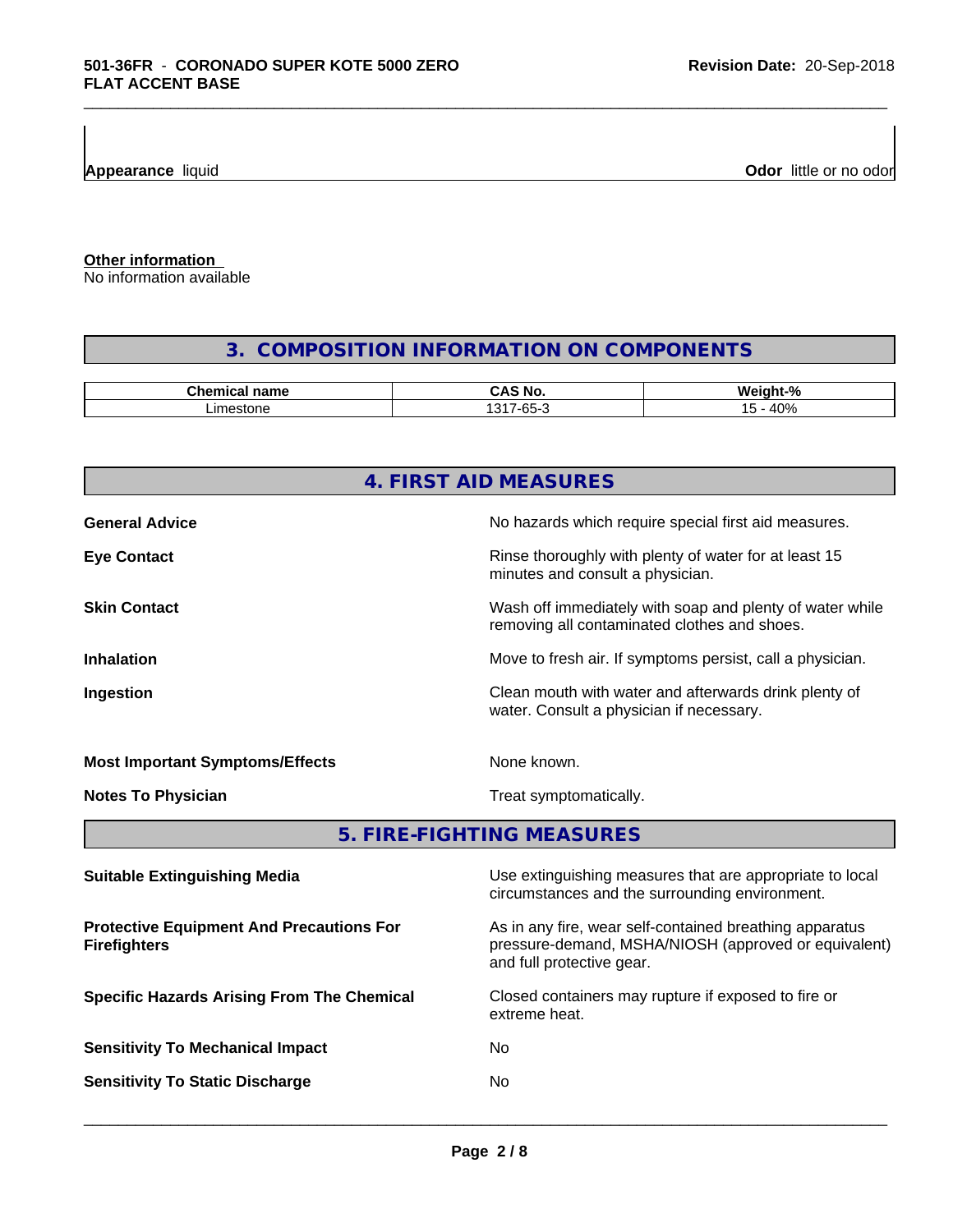| <b>Flash Point Data</b><br>Flash Point (°F)<br>Flash Point (°C)<br><b>Method</b> |                 | Not applicable<br>Not applicable<br>Not applicable |                                |
|----------------------------------------------------------------------------------|-----------------|----------------------------------------------------|--------------------------------|
| <b>Flammability Limits In Air</b>                                                |                 |                                                    |                                |
| Lower flammability limit:<br><b>Upper flammability limit:</b>                    |                 | Not applicable<br>Not applicable                   |                                |
| <b>NFPA</b><br>Health: 1                                                         | Flammability: 0 | Instability: 0                                     | <b>Special: Not Applicable</b> |
| <b>NFPA Legend</b><br>0 - Not Hazardous<br>1 - Slightly<br>2 - Moderate          |                 |                                                    |                                |

\_\_\_\_\_\_\_\_\_\_\_\_\_\_\_\_\_\_\_\_\_\_\_\_\_\_\_\_\_\_\_\_\_\_\_\_\_\_\_\_\_\_\_\_\_\_\_\_\_\_\_\_\_\_\_\_\_\_\_\_\_\_\_\_\_\_\_\_\_\_\_\_\_\_\_\_\_\_\_\_\_\_\_\_\_\_\_\_\_\_\_\_\_

- 3 High
- 4 Severe

*The ratings assigned are only suggested ratings, the contractor/employer has ultimate responsibilities for NFPA ratings where this system is used.*

*Additional information regarding the NFPA rating system is available from the National Fire Protection Agency (NFPA) at www.nfpa.org.*

#### **6. ACCIDENTAL RELEASE MEASURES**

**Personal Precautions Precautions** Avoid contact with skin, eyes and clothing. Ensure adequate ventilation.

**Other Information Other Information Prevent further leakage or spillage if safe to do so.** 

**Environmental precautions** See Section 12 for additional Ecological Information.

**Methods for Cleaning Up Soak up with inert absorbent material. Sweep up and** shovel into suitable containers for disposal.

vapors, spray mists or sanding dust. In case of insufficient

ventilation, wear suitable respiratory equipment.

**7. HANDLING AND STORAGE**

Handling **Handling Avoid contact with skin, eyes and clothing. Avoid breathing Handling** 

**Storage Keep container tightly closed. Keep out of the reach of Keep** container tightly closed. Keep out of the reach of

**Incompatible Materials No information available** 

 $\overline{\phantom{a}}$  ,  $\overline{\phantom{a}}$  ,  $\overline{\phantom{a}}$  ,  $\overline{\phantom{a}}$  ,  $\overline{\phantom{a}}$  ,  $\overline{\phantom{a}}$  ,  $\overline{\phantom{a}}$  ,  $\overline{\phantom{a}}$  ,  $\overline{\phantom{a}}$  ,  $\overline{\phantom{a}}$  ,  $\overline{\phantom{a}}$  ,  $\overline{\phantom{a}}$  ,  $\overline{\phantom{a}}$  ,  $\overline{\phantom{a}}$  ,  $\overline{\phantom{a}}$  ,  $\overline{\phantom{a}}$ 

**8. EXPOSURE CONTROLS/PERSONAL PROTECTION**

children.

**Exposure Limits**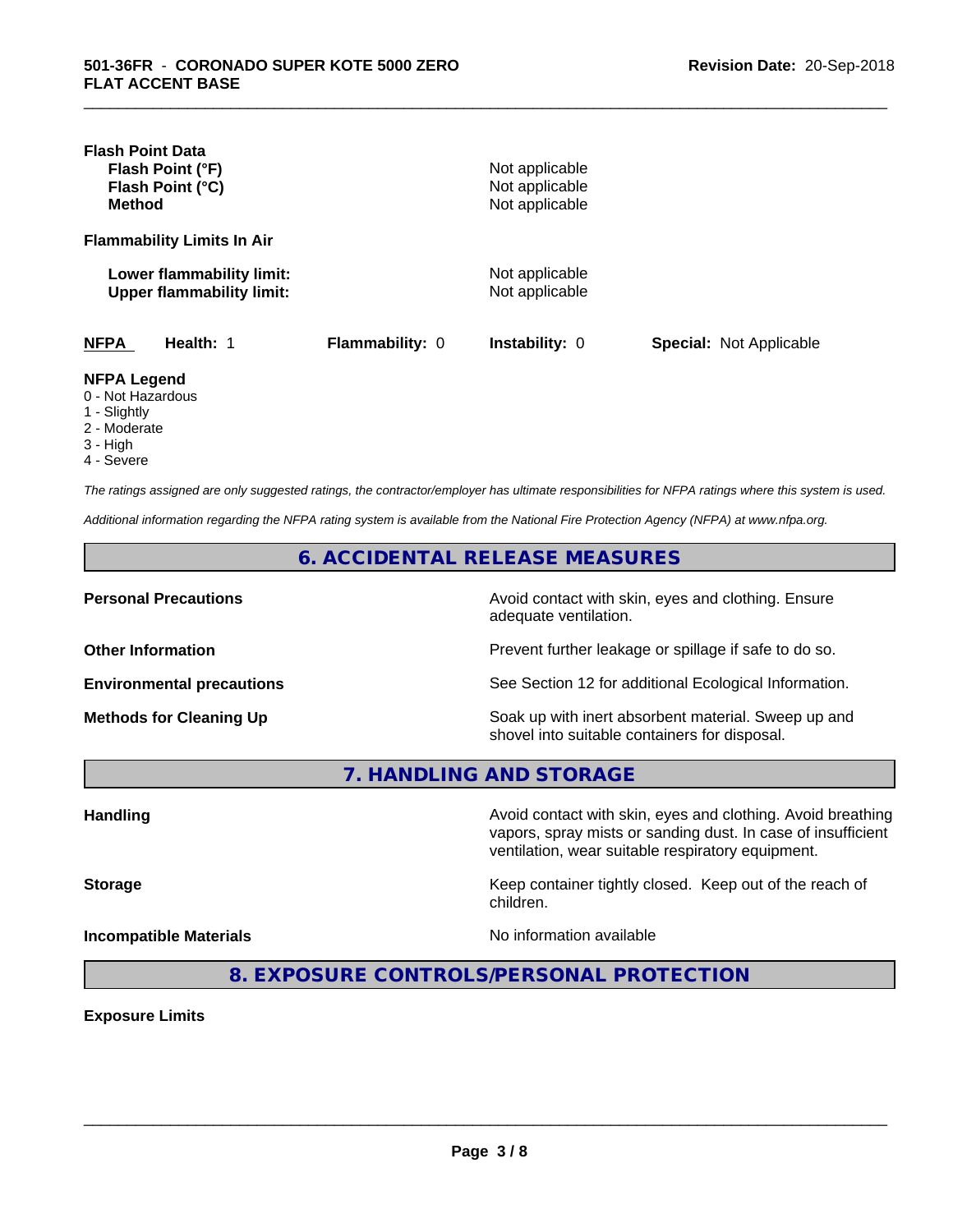| <b>Chemical name</b> | <b>ACGIH TLV</b> | Alberta                              | <b>British Columbia</b>    | Ontario | Quebec                         |
|----------------------|------------------|--------------------------------------|----------------------------|---------|--------------------------------|
| ∟imestone            | N/E              | <b>TWA</b><br>10 mg/m <sup>3</sup> - | <b>TWA</b><br>10 ma/m $^3$ | N/E     | <b>TWAEV</b><br>10 mg/m $^3$ - |
|                      |                  |                                      | $3 \text{ mg/m}^3$ - TWA   |         |                                |
|                      |                  |                                      | $20 \text{ mg/m}^3$ - STEL |         |                                |

\_\_\_\_\_\_\_\_\_\_\_\_\_\_\_\_\_\_\_\_\_\_\_\_\_\_\_\_\_\_\_\_\_\_\_\_\_\_\_\_\_\_\_\_\_\_\_\_\_\_\_\_\_\_\_\_\_\_\_\_\_\_\_\_\_\_\_\_\_\_\_\_\_\_\_\_\_\_\_\_\_\_\_\_\_\_\_\_\_\_\_\_\_

#### **Legend**

ACGIH - American Conference of Governmental Industrial Hygienists Alberta - Alberta Occupational Exposure Limits

British Columbia - British Columbia Occupational Exposure Limits

Ontario - Ontario Occupational Exposure Limits

Quebec - Quebec Occupational Exposure Limits

N/E - Not established

# **Personal Protective Equipment**

**Engineering Measures Ensure** Ensure adequate ventilation, especially in confined areas.

**Eye/Face Protection Safety glasses with side-shields. Skin Protection Protection Protective gloves and impervious clothing. Respiratory Protection In case of insufficient ventilation wear suitable respiratory** equipment.

**Hygiene Measures Avoid contact with skin, eyes and clothing. Remove and Avoid contact with skin, eyes and clothing. Remove and Avoid contact with skin, eyes and clothing. Remove and** wash contaminated clothing before re-use. Wash thoroughly after handling.

# **9. PHYSICAL AND CHEMICAL PROPERTIES**

| Appearance                           | liquid                   |
|--------------------------------------|--------------------------|
| Odor                                 | little or no odor        |
| <b>Odor Threshold</b>                | No information available |
| Density (Ibs/gal)                    | $10.6 - 11.0$            |
| <b>Specific Gravity</b>              | $1.27 - 1.32$            |
| рH                                   | No information available |
| <b>Viscosity (cps)</b>               | No information available |
| Solubility(ies)                      | No information available |
| <b>Water solubility</b>              | No information available |
| <b>Evaporation Rate</b>              | No information available |
| Vapor pressure @20 °C (kPa)          | No information available |
| <b>Vapor density</b>                 | No information available |
| Wt. % Solids                         | $45 - 55$                |
| Vol. % Solids                        | $30 - 40$                |
| Wt. % Volatiles                      | $45 - 55$                |
| Vol. % Volatiles                     | $60 - 70$                |
| <b>VOC Regulatory Limit (g/L)</b>    | < 5                      |
| <b>Boiling Point (°F)</b>            | 212                      |
| <b>Boiling Point (°C)</b>            | 100                      |
| <b>Freezing Point (°F)</b>           | 32                       |
| <b>Freezing Point (°C)</b>           | 0                        |
| Flash Point (°F)                     | Not applicable           |
| Flash Point (°C)                     | Not applicable           |
| <b>Method</b>                        | Not applicable           |
| <b>Flammability (solid, gas)</b>     | Not applicable           |
| <b>Upper flammability limit:</b>     | Not applicable           |
| Lower flammability limit:            | Not applicable           |
| <b>Autoignition Temperature (°F)</b> | No information available |
| <b>Autoignition Temperature (°C)</b> | No information available |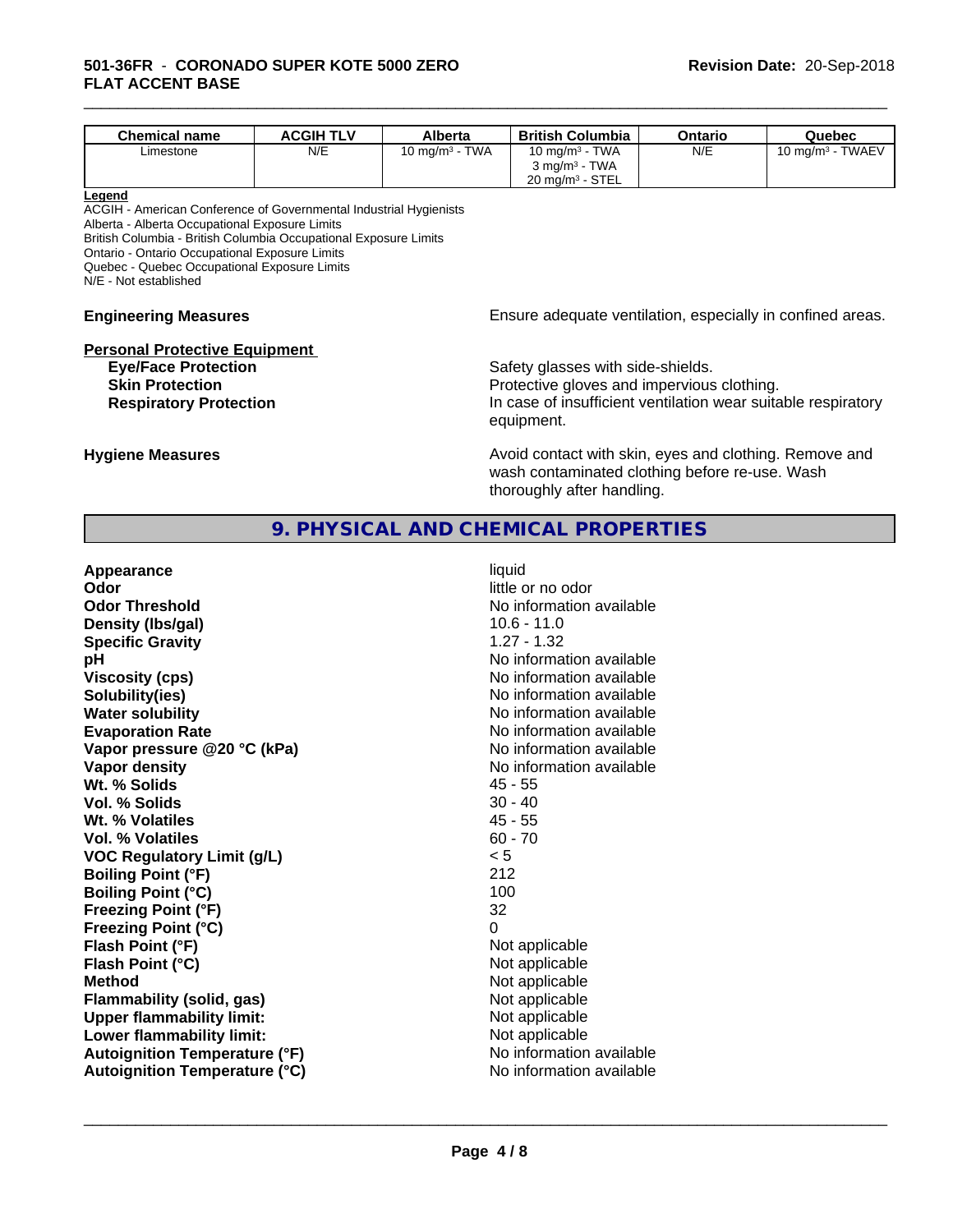**Decomposition Temperature (°F)**<br> **Decomposition Temperature (°C)** No information available **Decomposition Temperature (°C)**<br>Partition coefficient

**No information available** 

\_\_\_\_\_\_\_\_\_\_\_\_\_\_\_\_\_\_\_\_\_\_\_\_\_\_\_\_\_\_\_\_\_\_\_\_\_\_\_\_\_\_\_\_\_\_\_\_\_\_\_\_\_\_\_\_\_\_\_\_\_\_\_\_\_\_\_\_\_\_\_\_\_\_\_\_\_\_\_\_\_\_\_\_\_\_\_\_\_\_\_\_\_

# **10. STABILITY AND REACTIVITY**

| <b>Reactivity</b>                         | Not Applicable                           |
|-------------------------------------------|------------------------------------------|
| <b>Chemical Stability</b>                 | Stable under normal conditions.          |
| <b>Conditions to avoid</b>                | Prevent from freezing.                   |
| <b>Incompatible Materials</b>             | No materials to be especially mentioned. |
| <b>Hazardous Decomposition Products</b>   | None under normal use.                   |
| <b>Possibility of hazardous reactions</b> | None under normal conditions of use.     |

# **11. TOXICOLOGICAL INFORMATION**

#### **Product Information Information on likely routes of exposure**

**Principal Routes of Exposure Exposure** Eye contact, skin contact and inhalation.

**Acute Toxicity<br>Product Information** 

## **Symptoms related to the physical, chemical and toxicological characteristics**

**Symptoms** No information available

**No information available** 

### **Delayed and immediate effects as well as chronic effects from short and long-term exposure**

| Eye contact                   | May cause slight irritation                              |
|-------------------------------|----------------------------------------------------------|
| <b>Skin contact</b>           | Substance may cause slight skin irritation. Prolonged or |
|                               | repeated contact may dry skin and cause irritation.      |
| <b>Inhalation</b>             | May cause irritation of respiratory tract.               |
| Ingestion                     | Ingestion may cause gastrointestinal irritation, nausea, |
|                               | vomiting and diarrhea.                                   |
| <b>Sensitization</b>          | No information available.                                |
| <b>Neurological Effects</b>   | No information available.                                |
| <b>Mutagenic Effects</b>      | No information available.                                |
| <b>Reproductive Effects</b>   | No information available.                                |
| <b>Developmental Effects</b>  | No information available.                                |
| <b>Target organ effects</b>   | No information available.                                |
| <b>STOT - single exposure</b> | No information available.                                |
| STOT - repeated exposure      | No information available.                                |
| Other adverse effects         | No information available.                                |
| <b>Aspiration Hazard</b>      | No information available.                                |
|                               |                                                          |

**Numerical measures of toxicity**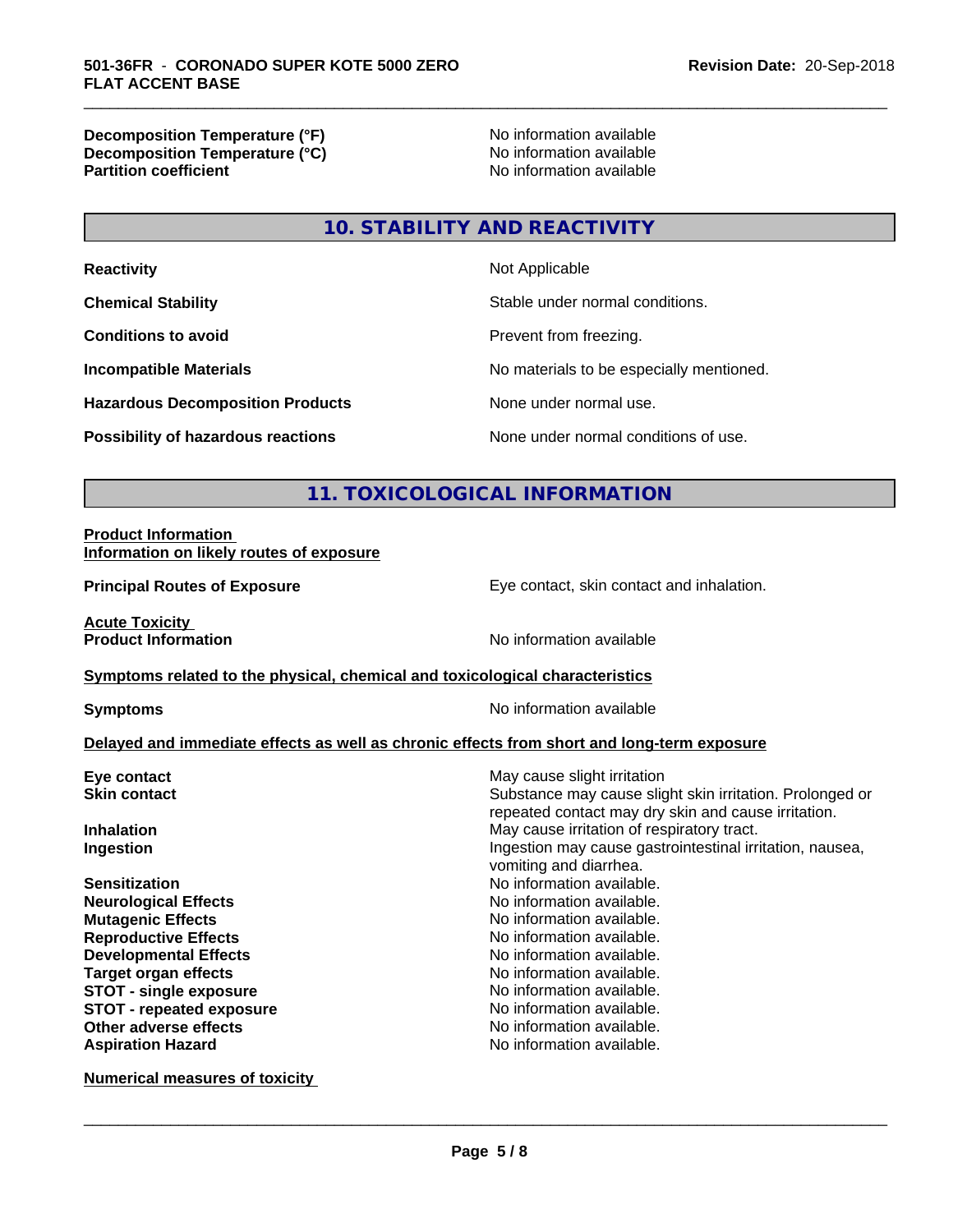#### **Component Information**

#### **Chronic Toxicity**

#### **Carcinogenicity**

*There are no known carcinogenic chemicals in this product above reportable levels.*

**12. ECOLOGICAL INFORMATION**

\_\_\_\_\_\_\_\_\_\_\_\_\_\_\_\_\_\_\_\_\_\_\_\_\_\_\_\_\_\_\_\_\_\_\_\_\_\_\_\_\_\_\_\_\_\_\_\_\_\_\_\_\_\_\_\_\_\_\_\_\_\_\_\_\_\_\_\_\_\_\_\_\_\_\_\_\_\_\_\_\_\_\_\_\_\_\_\_\_\_\_\_\_

# **Ecotoxicity Effects**

The environmental impact of this product has not been fully investigated.

## **Product Information**

#### **Acute Toxicity to Fish** No information available

#### **Acute Toxicity to Aquatic Invertebrates**

No information available

#### **Acute Toxicity to Aquatic Plants**

No information available

#### **Persistence / Degradability**

No information available.

#### **Bioaccumulation**

No information available.

#### **Mobility in Environmental Media**

No information available.

#### **Ozone**

No information available

#### **Component Information**

#### **Acute Toxicity to Fish**

No information available

# **Acute Toxicity to Aquatic Invertebrates**

No information available

### **Acute Toxicity to Aquatic Plants**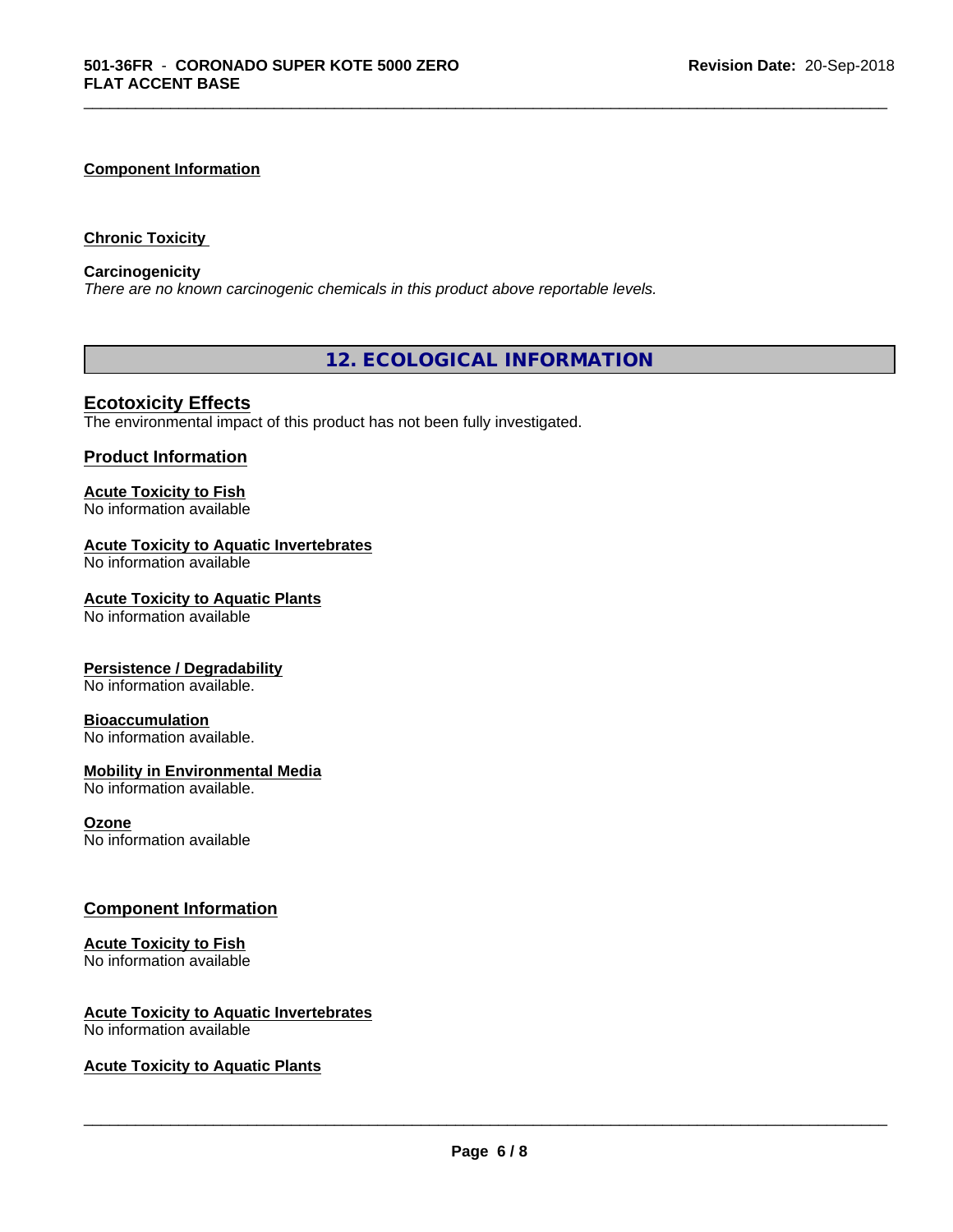No information available

## **13. DISPOSAL CONSIDERATIONS**

\_\_\_\_\_\_\_\_\_\_\_\_\_\_\_\_\_\_\_\_\_\_\_\_\_\_\_\_\_\_\_\_\_\_\_\_\_\_\_\_\_\_\_\_\_\_\_\_\_\_\_\_\_\_\_\_\_\_\_\_\_\_\_\_\_\_\_\_\_\_\_\_\_\_\_\_\_\_\_\_\_\_\_\_\_\_\_\_\_\_\_\_\_

**Waste Disposal Method** Dispose of in accordance with federal, state, provincial, and local regulations. Local requirements may vary, consult your sanitation department or state-designated environmental protection agency for more disposal options.

**14. TRANSPORT INFORMATION**

| <b>TDG</b>         | Not regulated |
|--------------------|---------------|
| <b>ICAO / IATA</b> | Not regulated |
| <b>IMDG / IMO</b>  | Not regulated |

# **15. REGULATORY INFORMATION**

# **International Inventories**

| <b>TSCA: United States</b> | Yes - All components are listed or exempt. |
|----------------------------|--------------------------------------------|
| <b>DSL: Canada</b>         | Yes - All components are listed or exempt. |

# **National Pollutant Release Inventory (NPRI)**

# **NPRI Parts 1- 4**

This product contains the following Parts 1-4 NPRI chemicals:

*None*

#### **NPRI Part 5**

This product contains the following NPRI Part 5 Chemicals:

*None*

#### **WHMIS Regulatory Status**

This product has been classified in accordance with the hazard criteria of the Hazardous Products Regulations (HPR) and the SDS contains all the information required by the HPR.

**16. OTHER INFORMATION**